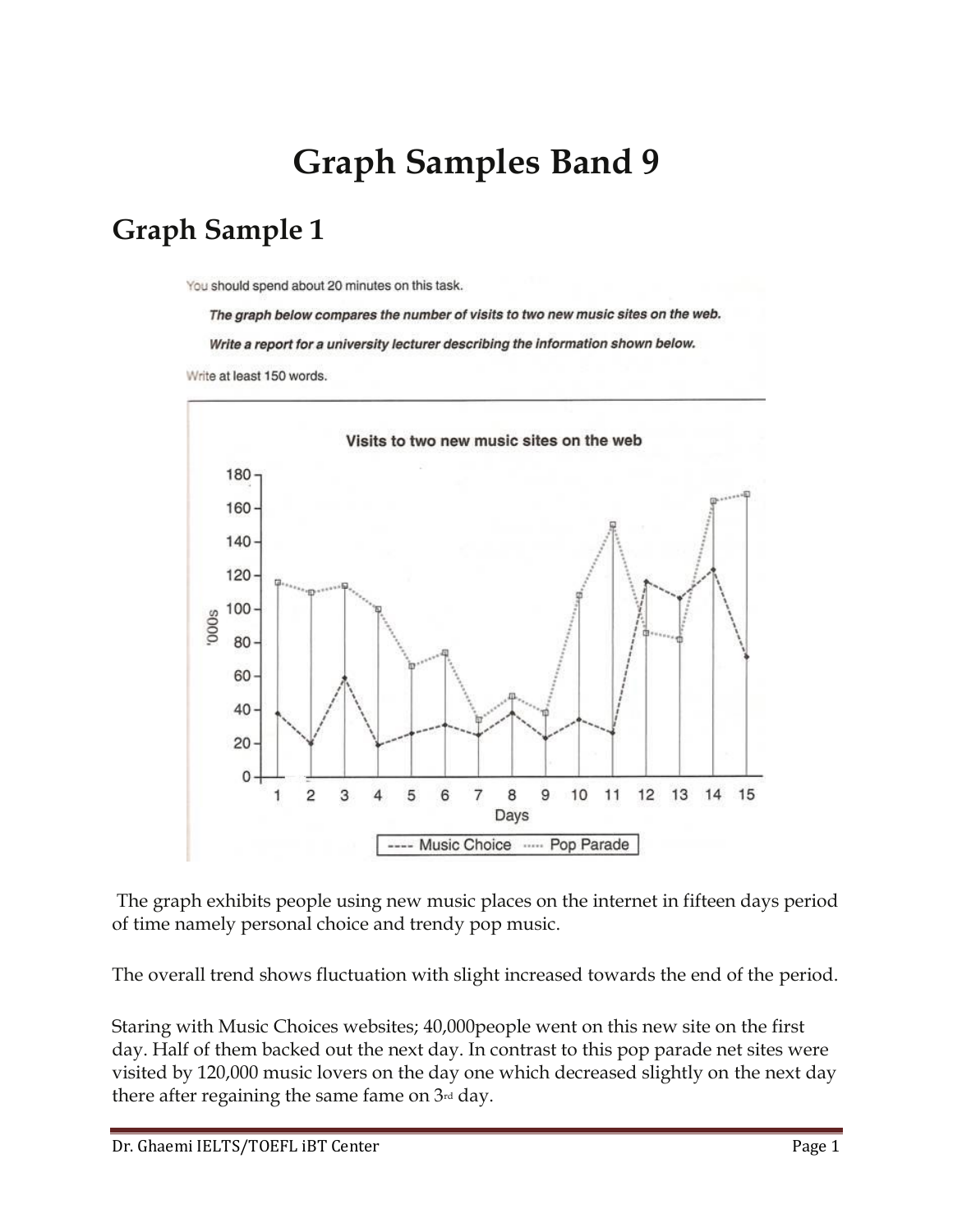After 3<sup>rd</sup> day the enthusiasm for both music lines on the internet dropped slowlyreaching maximum fall of 40,000 on the 7<sup>th</sup> day. Whereas Music Choice gained popularity, slightly improving to get the original strength of 30,000 viewers on the screen, but was getting still less visitors then their opponent Pop group i.e. 40,000 on day 7.

In the beginning of the next week both gained remarkable recovery after few fluctuations for  $8<sup>th</sup>$  and  $9<sup>th</sup>$  day having 40,000 and 50,000 visitors respectively, reaching to their peaks of one and half thousand new visitors for Pop Parade on the  $11<sup>th</sup>$  day showing the contrast of very few people visiting music capital choice for the same day. Thereafter, Music Choice gained popularity on the 12 day for having more than 120,000 new visitors on web.

In the end of the period Pop sites were visited by maximum viewers of 180,000 where as sides located to Music Choice were nor explored by more than 80,000 explorers on he last day of the report.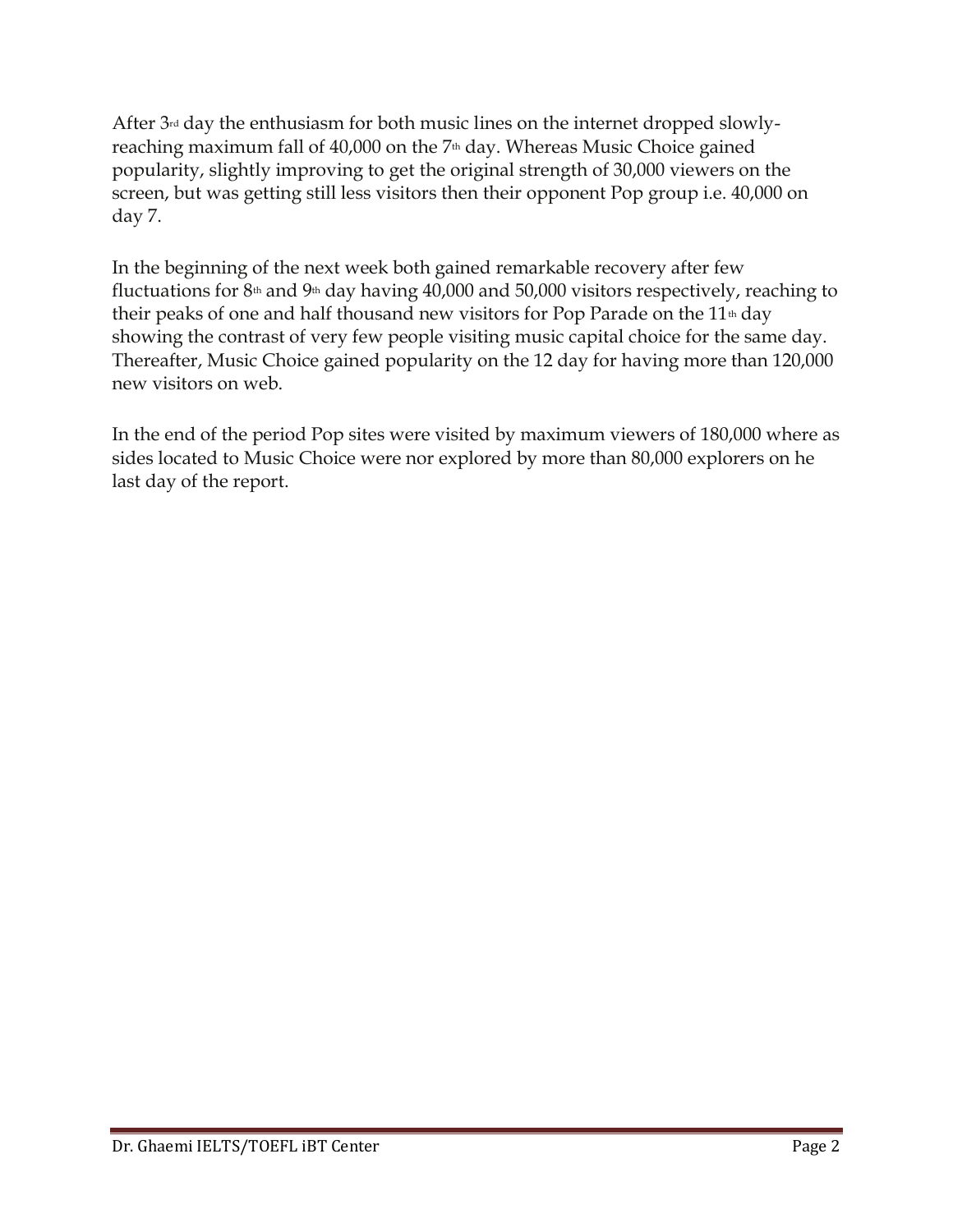## **Graph Sample 2**

You should spend about 20 minutes on this task.

The bar chart below shows the results of a survey conducted by a personnel department at a major company. The survey was carried out on two groups of workers: those aged from 18-30 and those aged 45-60, and shows factors affecting their work performance.

Write a report for a university lecturer describing the information below.

Write at least 150 words.



The bar chart indicates a survey on two different age groups on the factors contributing to make their environment pleasant for working.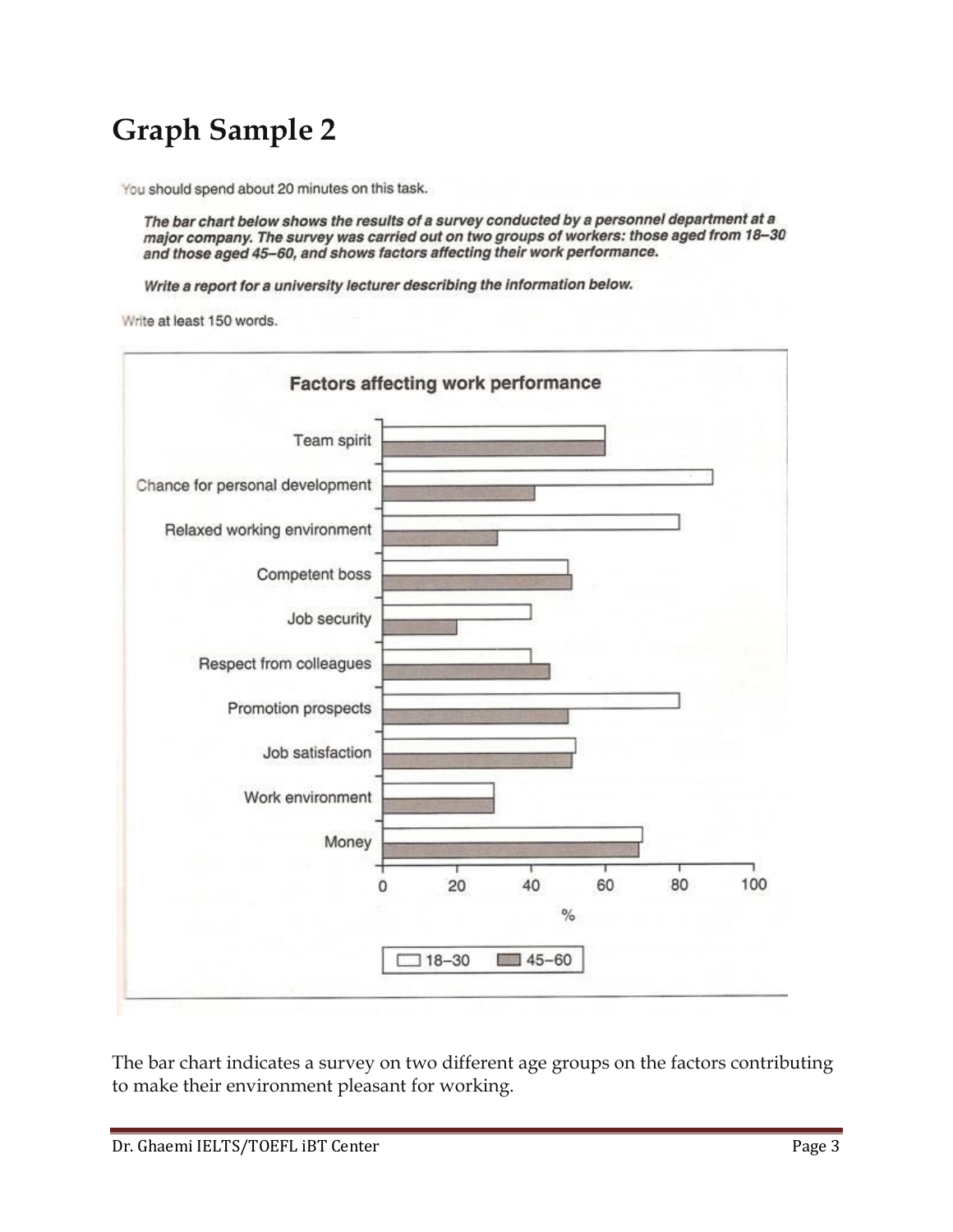These factors are divided in to internal and external factors. The internal factors are the team spirit, competent boss, respect from colleagues and job satisfaction. The external factors are chance for personal development, job security, promotional prospects and money.

On the internal factors above 50 % in both age groups agreed that team spirit, competent boss and job satisfaction are essential to make their environment pleasant. Whereas on the external factors, there are contrasting results. On the chance of personal development and promotional aspects, 80% to 90% of the younger groups were in favor while only less than 50% of the older group thought so. A similar pattern is also noted on job security. With regards to money, 69% to 70% on both age groups said it is essential.

In conclusion, the internal factors have similar responses from the two age groups while they had dissimilar responses on the external factors.

## **Graph Sample 3**

You should spend about 20 minutes on this task.

The table below shows the results of a survey of the average number of cars per hour using three suburban roads during working hours in a ten-year pollution monitoring programme. Traffic calming\* was introduced in Harper Lane at the beginning of 1999.

Write a report for a university lecturer describing the data below.

"traffic calming = methods of slowing down traffic, e.g. by building raised areas across roads.

Write at least 150 words.

| 法              | 1993       | 1994                    | 1995      | 1996 | 1997 | 1998 | 1999                   | 2000              | 2001                 | 2002 |
|----------------|------------|-------------------------|-----------|------|------|------|------------------------|-------------------|----------------------|------|
| Harper Lane    | owau<br>82 | 100                     | --<br>386 | 542  | 654  | 915  | 204                    | 173               | <b>CASSAS</b><br>178 | 193  |
| Great York Way | 600        | 720                     | 700       | 667  | 630  | 695  | 911                    | 902               | 900                  | 900  |
| Long Lane      | 400        | <b>SCONDIANO</b><br>450 | 600       | 800  | 638  | 700  | <b>UNUMBER</b><br>1000 | UCYDS0429<br>1200 | 1400                 | 1400 |

The data exhibits the conclusion of study of the average number of cars passing on three different roads between 1993 and 2002. In general the trend was upward over the period.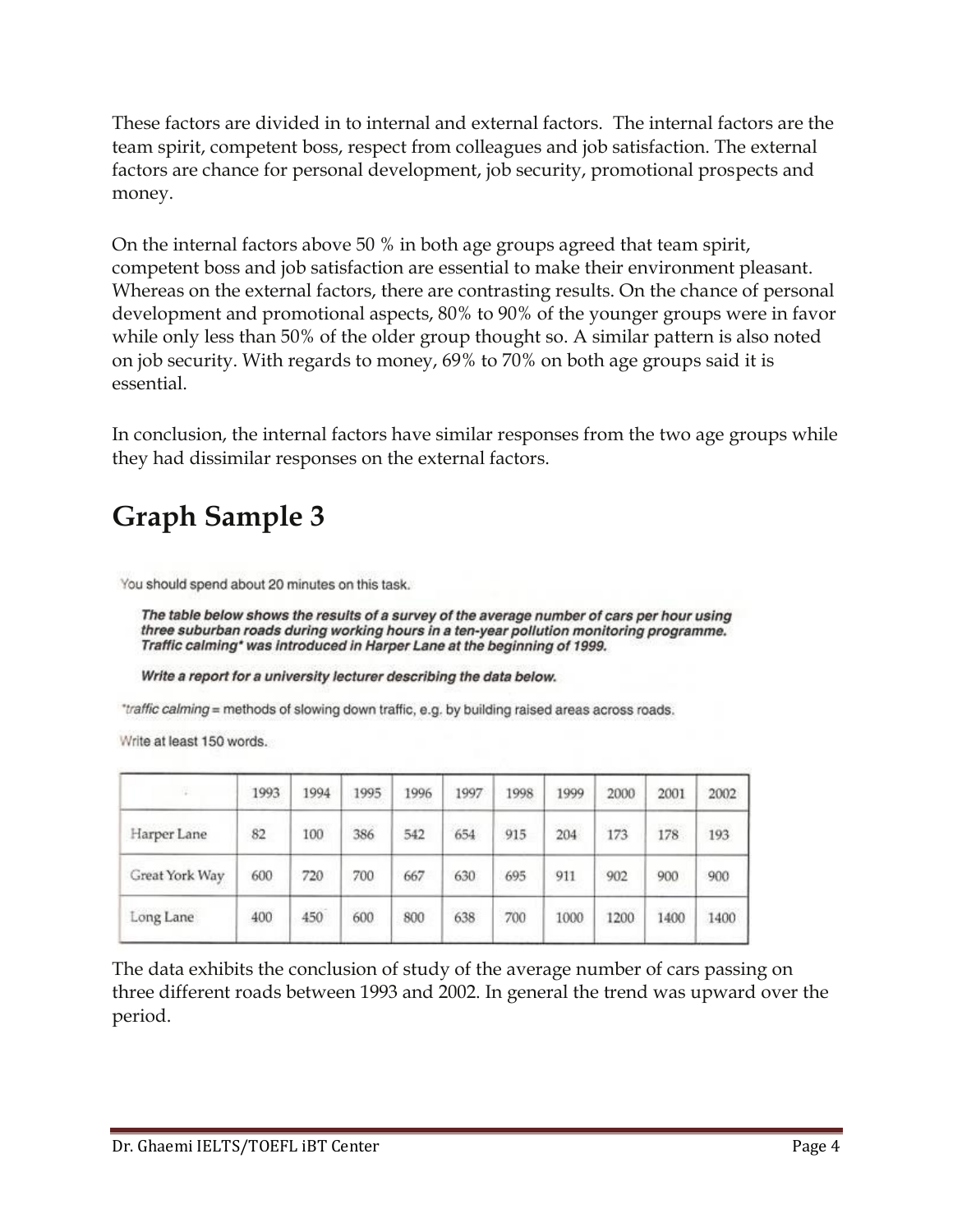The most striking feature is that there was a dramatic increase in the number of cars passed on the Long Lane from 1993 to 2001, during which the number increased from 400 cars in 1993 to 1400 cars in 2001.

However, the number was stable during the following year at 1400 cars.

The evidence reveals that the number of cars on Harper Lane rose between 1993 and 1998. One year before the introduction of the methods to slow down traffic, the number declined with slight fluctuation.

The facts show that the average number of cars passed on Great York Way increased significantly from 1993 to 1999, the same year in which methods to slow down traffic was introduced. There were 600 cars in 1993 and 911 cars in 1999. However there was a slight reduction in the number of cars during the following years.

To sum up the introduction of traffic calming had a non significant impact on the cars passing on roads Long Lane and Great York Way. In comparison there was a slight effect on the cars passing on Harper Lane.

## **Graph Sample 4 – (Sorry No Graph for this)**

The bar char shows the predicted sales of silver goods in 'OOOs of units for two companies; Meteor Products Ltd and Mark Jones Ltd for next year.

The most striking feature is that sales will increase for both companies. It is anticipated that sales of Mark Jones Ltd will start at 450,000 units in January decreasing by 200,000 units following month with a gradual recovery over the subsequent four months reaching 400,000 units in June. Those of Mark Jones Ltd are predicated to be stable until August picking up to 600,000 units in September and

October. Sales of Mark Jones Ltd will reach peak of 900,000 in December. For those of Meteor Products Ltd is forecasted a gradual increase with the largest sale of 600,000 units in December. In the beginning of the next year those of Meteor Products Ltd will stand at 150,000 units falling back to 100,000 units in February, rising steadily to 250,000 in June. In subsequent months sale will reach 450,000 units increasing 500,000 units in August, staying stable until November.

Regarding the pie chart the sales of Mark Jones Ltd will share 30 % of the market whereas that of Meteor Products Ltd 20% to 50 % of market is set to be shared by other companies.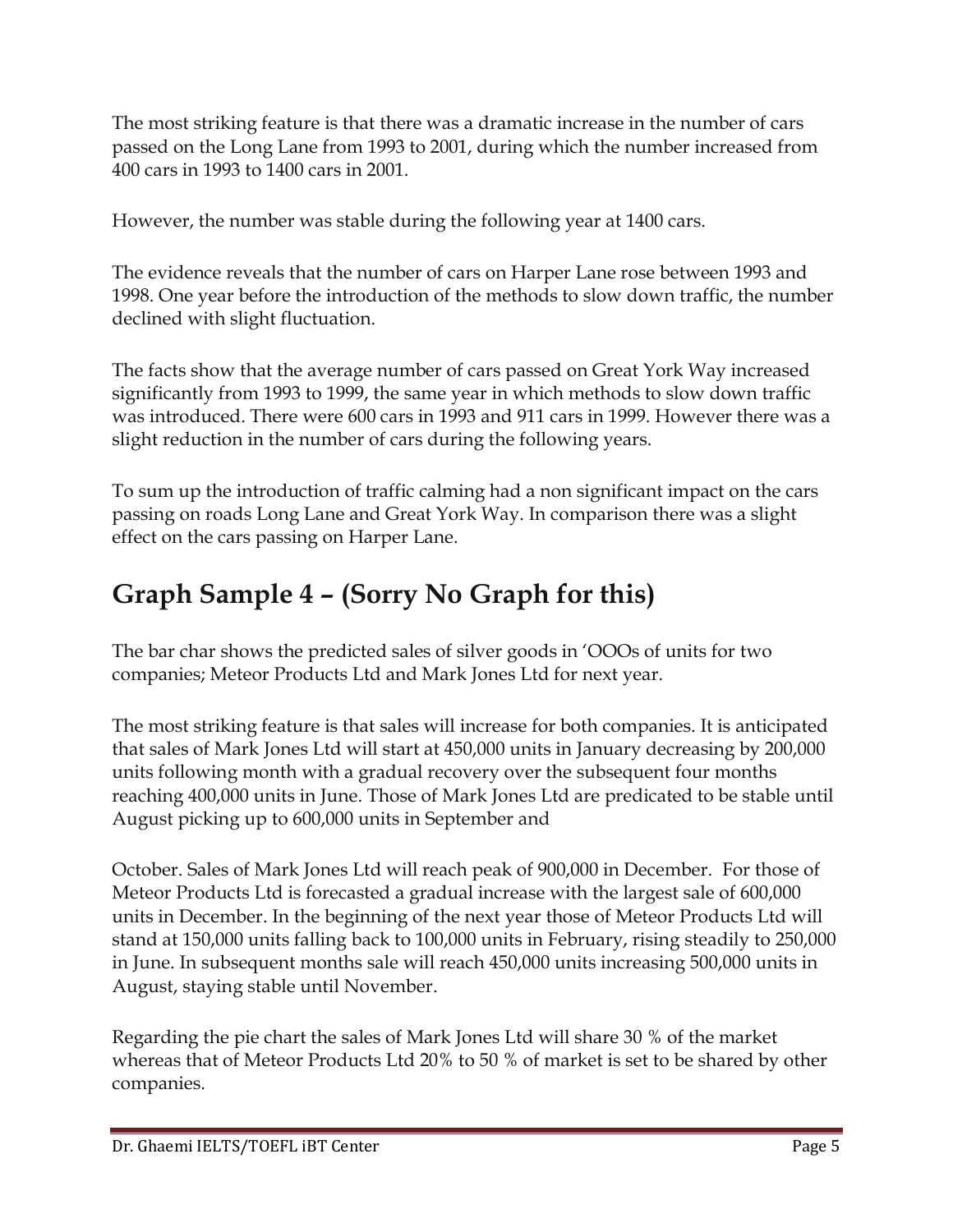#### **Sample Answer**

The line graph illustrates the amount of three kinds of spreads (margarine, low fat and reduced spreads and butter) which were consumed over 26 years from 1981 to 2007. Units are measured in grams.

Overall, the consumption of margarine and butter decreased over period given, while for low fat and reduced spreads, it rose. At the start of the period, butter was the most popular spread, which was replaced by margarine from 1991 to 2001, and following that low fat and reduced spreads became the most widely used spread in the final years.

With regards to the amount of butter used, it began at around 140 grams and then peaked at 160 grams in 1986 before falling dramatically to about 50 grams in the last year. Likewise, approximately 90 grams of margarine was eaten in the first year after which the figure fluctuated slightly and dropped to a low of 40 grams in 2007.

On the other hand, the consumption of low fats and reduced spreads only started in 1996 at about 10 grams. This figure, which reached a high of just over 80 grams 5 years later, fell slightly in the final years to approximately 70 grams in 2007.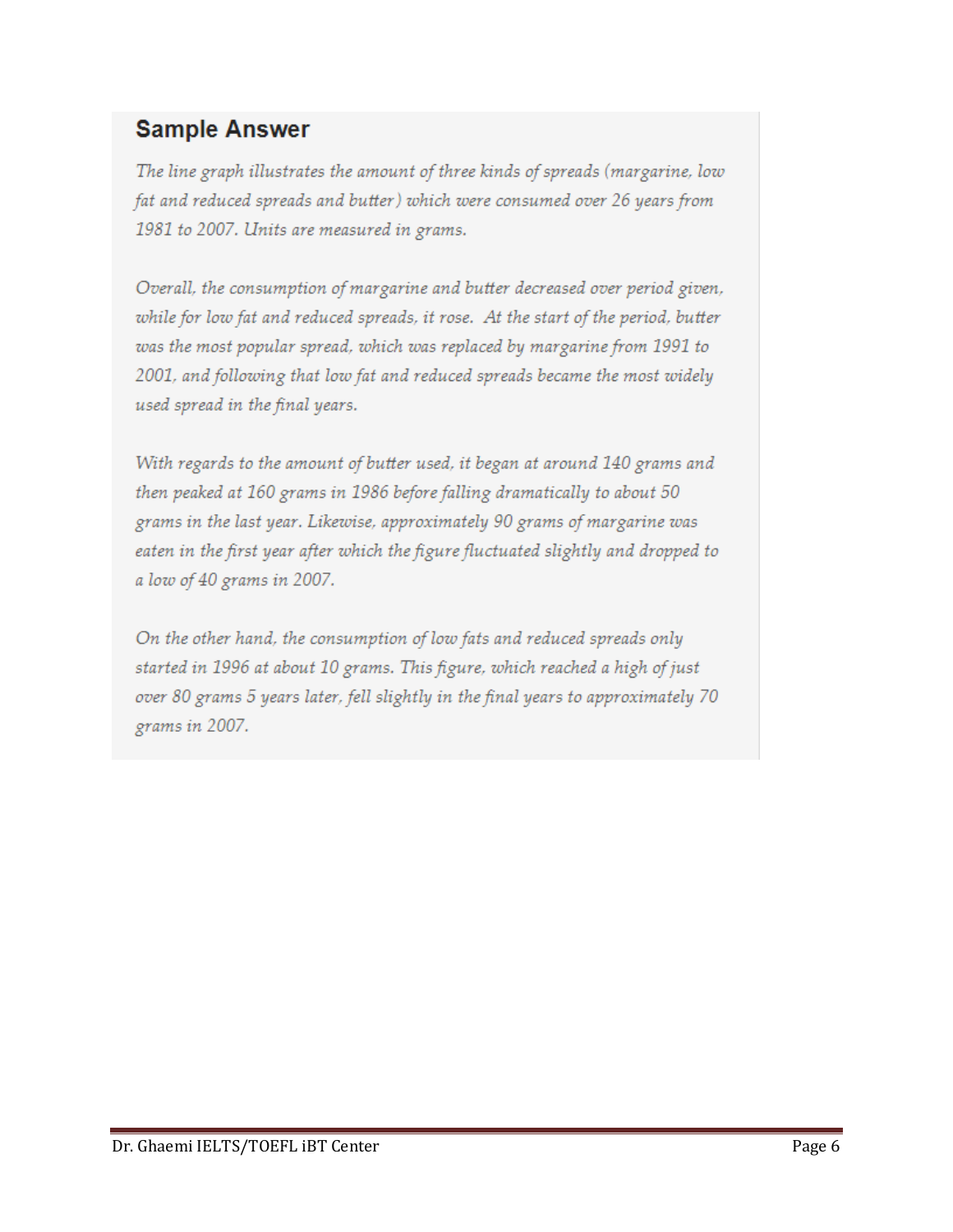#### **IELTS Model Answer, Reported 2016**

The pie charts give information about how the world's water is distributed, whereas the bar chart illustrates the percentage of water used in agriculture, domestic use and industry in three countries (Egypt, Saudi Arabia and Canada).

Overall, salt water makes up an overwhelming majority of the world's water. Fresh water is made up of mainly water from ice and glaciers. While most water in Egypt and Saudi Arabia is used for agriculture, in Canada it is predominantly used for industry.

The pie charts show that 97% of global water is salt water compared to a mere 3% which is fresh water. Water from ice and glaciers accounts for 79% of all fresh water as opposed to ground water and surface water (20% and 1% respectively).

In terms of the use of water, both Egypt and Saudi Arabia use almost 80% of their water for agriculture in comparison to domestic usage and industry which account for approximately 15% and 10% respectively. The reverse is seen in Canada where only 10% of water is used for agriculture and domestic purposes in contrast to industry, which uses 80% of water in Canada.

 $Words = 189$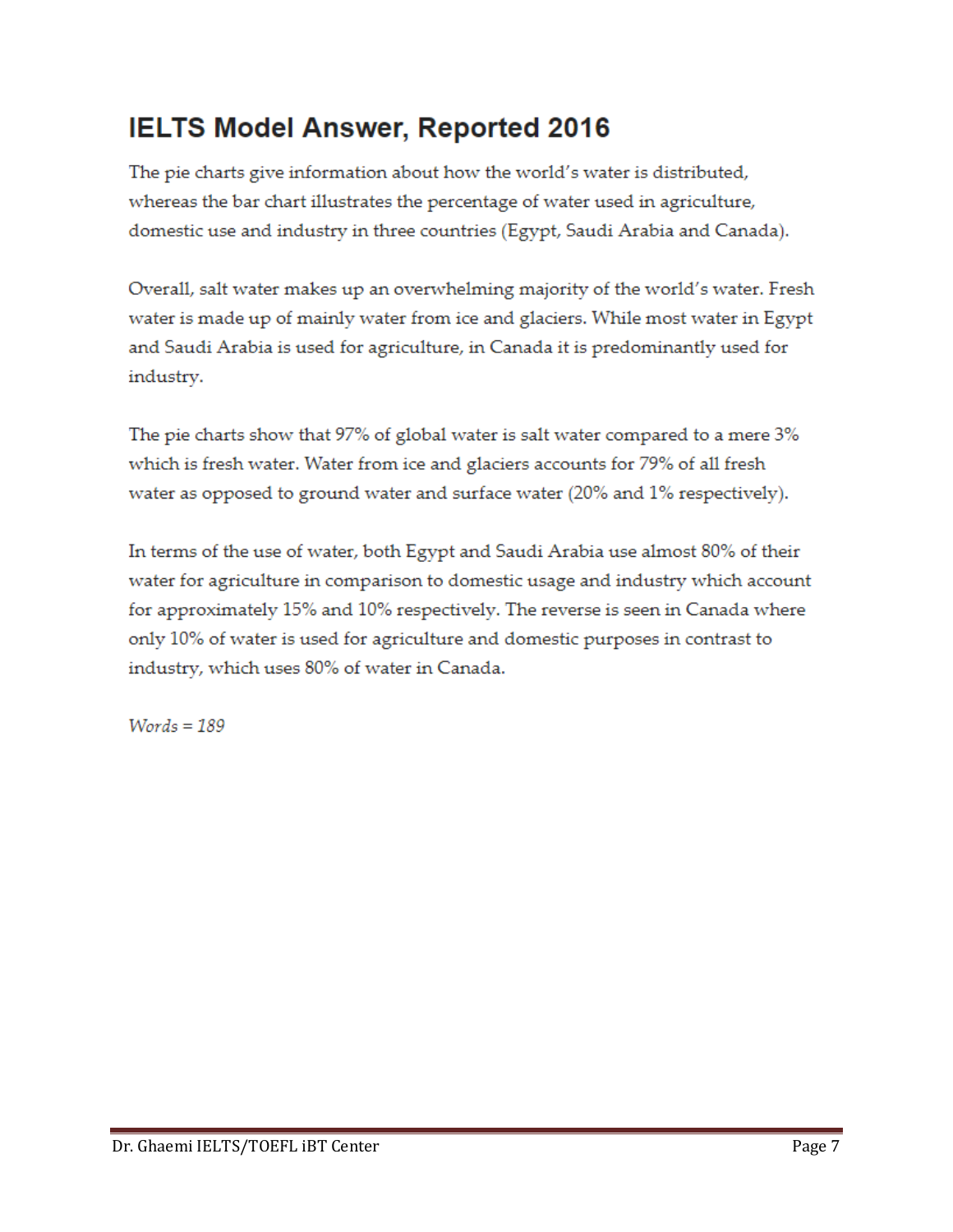### **IELTS Diagram Model Answer**

The diagram illustrates how an Australian town collects rainwater to process in order to use as drinking water. Overall, rainwater collected from houses can be used for drinking after it has been processed by being filtered and then being treated with chemicals.

Initially, the rain which falls on the rooftop is collected by the gutter and then runs down the pipe at the side of the house into the drain at the bottom. Each house collects rainwater in this way and the rainwater is then passed along underground drains to the water filter.

The rainwater passes through the water filter to remove any impurities. Once it has been filtered, it continues along the pipes to a storage tank. From this point, the water goes from storage to the water treatment. At this stage of the process, the water is treated with chemicals in order to make it fit for consumption. When the water is ready for drinking, it travels along pipes that lead back into the houses in the town where people can use the water for daily consumption.

179 words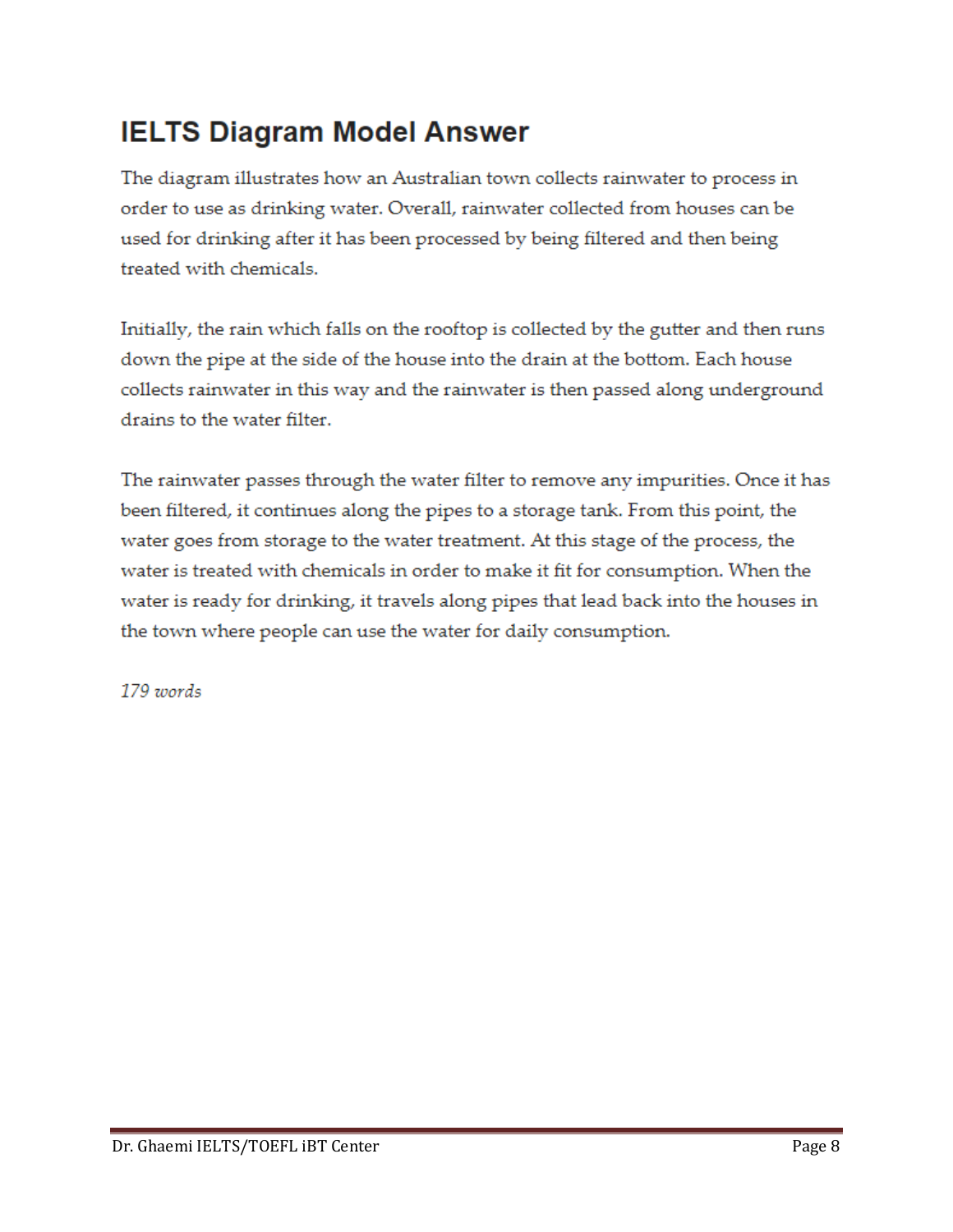### **IELTS Writing Task 1 Answer 2017**

The two bar charts illustrate the population growth as well as the birth and death rates in England and Wales between 1700 and 2000. The population is given in millions, while the birth and death rates are per 1000 people.

Overall, there was a dramatic increase in the population of England and Wales over the 400 years. The birth and death rates initially witnessed a growth but then steadily declined over the period given. The birth rate was constantly higher than the death rate over the period given.

The population of England and Wales stood at under 10 million in 1700 which then doubled to around 15 million in 1800. By 2000, the figure had reached a high of almost 50 million, almost 5 times that of the population in 1700.

The birth rate was just under 10 per 1000 in 1700 and rose dramatically to peak at over 20 per 1000 in 1800 before dropping to slightly over 10 in the final century. The death rate showed a similar trend but was between 5 and 10 per 1000 less than the birth rate at all times.

187 words (I have put the word count for you. You shouldn't do this in the test.)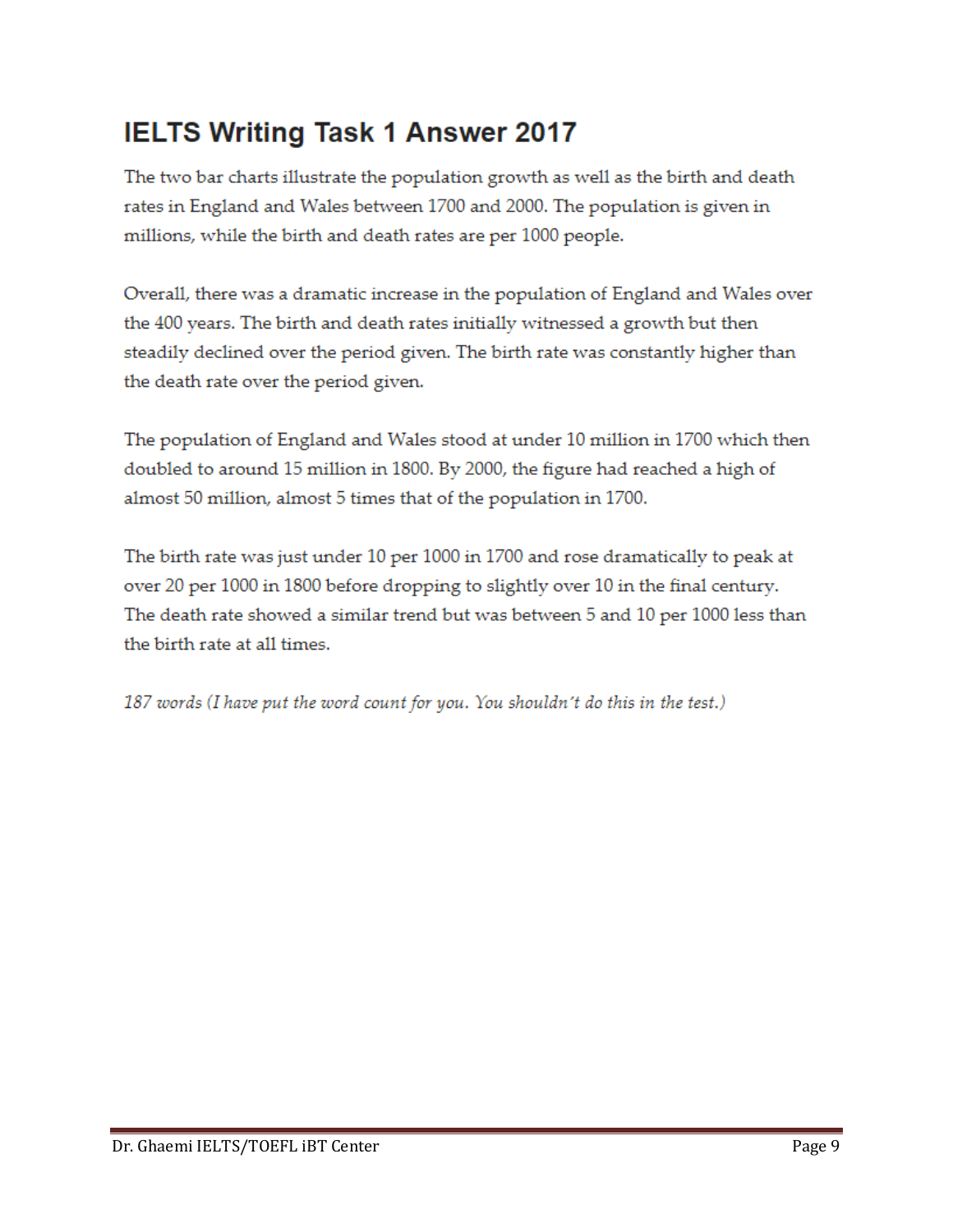#### **IELTS Table Model Answer**

The table illustrates the proportion of national expenditure in Ireland, Italy, Spain, Sweden and Turkey on three categories of items in 2002.

Overall, all countries spent most on food, drinks and tobacco, which was almost three times that of the other items. The lowest expenditure was on leisure and education in the five countries. The expenditure of Turkey overall was higher than the other countries.

In terms of food, drinks and tobacco, Turkey spent the most at 32.14%. The expenditure of Ireland was also high (28.91%) compared to Sweden which spent the least (15.77%). Spain and Italy spent 18.80% and 16.36% respectively.

Italy spent more than the other countries on clothing and footwear (9%) as opposed to the lowest expenditure which could be seen in Sweden at 5.40%. The other three countries spent on average around 6.5%.

The lowest expenditure was on leisure and education which accounted for under 5% in all countries. Turkey spent most on these items at just 4.35% of their national expenditure which is around double that of Spain which spent the least at just 1.98%.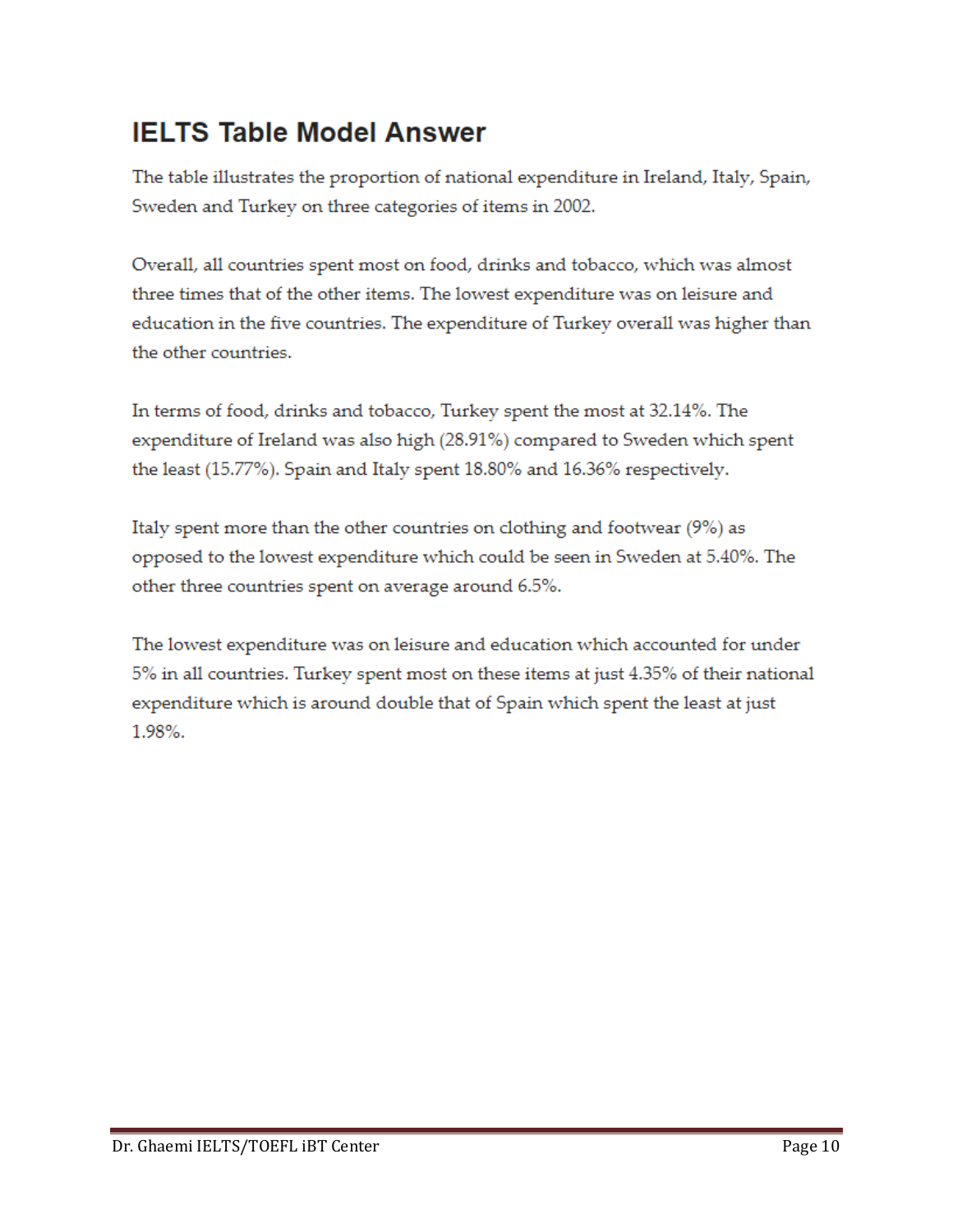#### **Model Answer with Future Predictions**

ielts table future predictions

The table gives information about the proportion of the population who are 65 years old and over in 3 countries (Canada, Germany and the UK) in 1988, 2000 and an estimated percentage in 2030.

Overall, the population of elderly people is predicted to rise in all three countries from 1988 to 2030. The highest percentage of older people was in Germany, which will continue to remain the highest in 2030, while the lowest proportion can be seen in the UK over the period given.

Between 1988 and 2000, the aging population of Canada and Germany went up by around 5% to 20.67% and 25.32% respectively. The UK, on the other hand, showed relatively little change in the proportion of its population aged 65 plus and remained at just under 15% in both years.

By 2030, it is expected that the population of people aged 65 and above will increase by approximately 5.5% in all three countries. The percentage is forecast to reach 30.42% in Germany, 26.35% in Canada and 20.35% in the UK.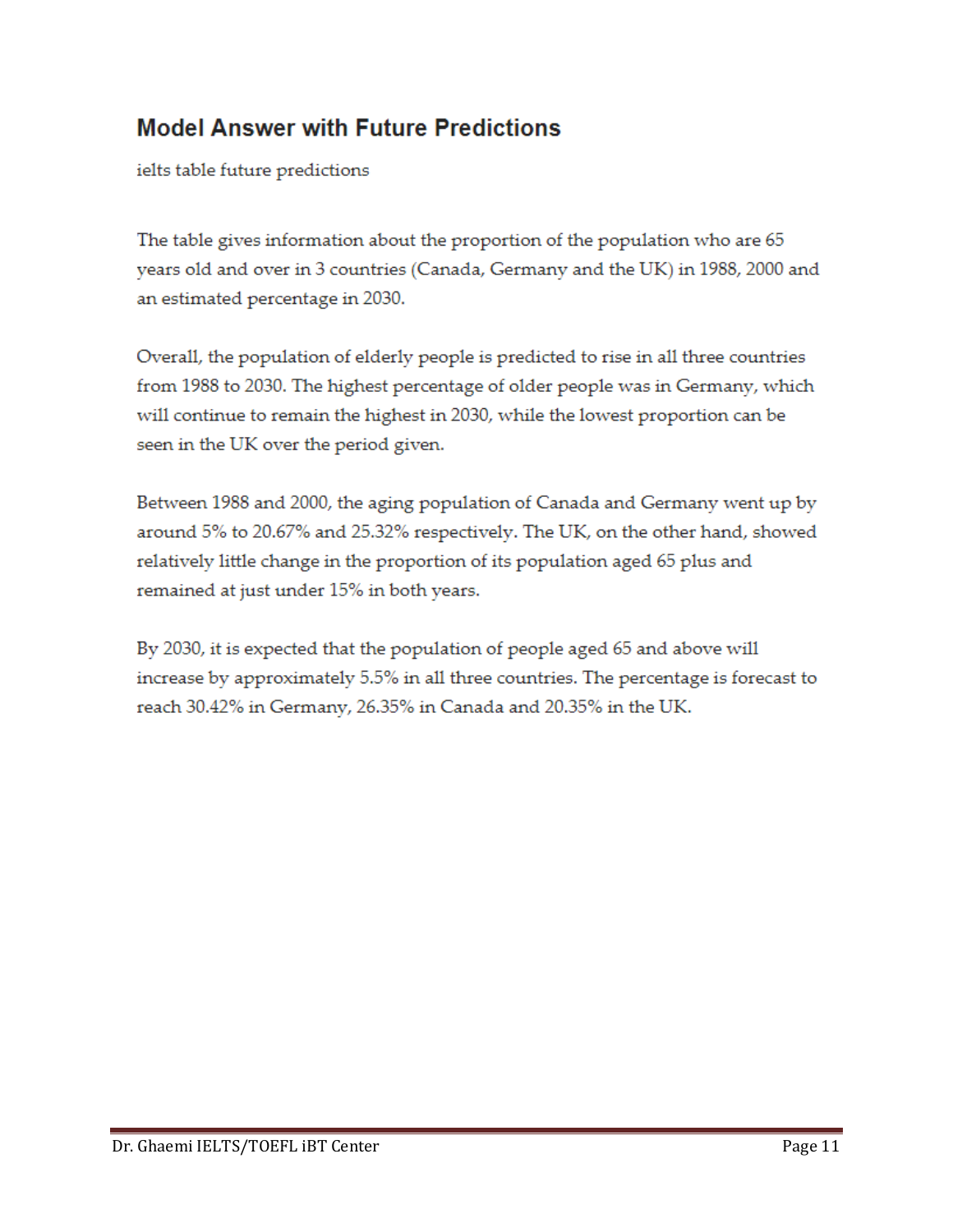#### **IELTS Bar Chart Sample Answer**

The chart illustrates the amount of money spent on five consumer goods (cars, computers, books, perfume and cameras) in France and the UK in 2010. Units are measured in pounds sterling.

Overall, the UK spent more money on consumer goods than France in the period given. Both the British and the French spent most of their money on cars whereas the least amount of money was spent on perfume in the UK compared to cameras in France. Furthermore, the most significant difference in expenditure between the two countries was on cameras.

In terms of cars, people in the UK spent about £450,000 on this as opposed to the French who spent £400,000. Similarly, the British spent more money on books than the French (around £400,000 and £300,000 respectively). In the UK, expenditure on cameras (just over £350,000) was over double that of France, which was only £150,000.

On the other hand, the amount spent on the remaining goods was higher in France. Above £350,000 was spent by the French on computers which was slightly more than the British who spent exactly £350,000. Neither of the countries spent much on perfume which accounted for £200,000 of expenditure in France but under £150,000 in the UK.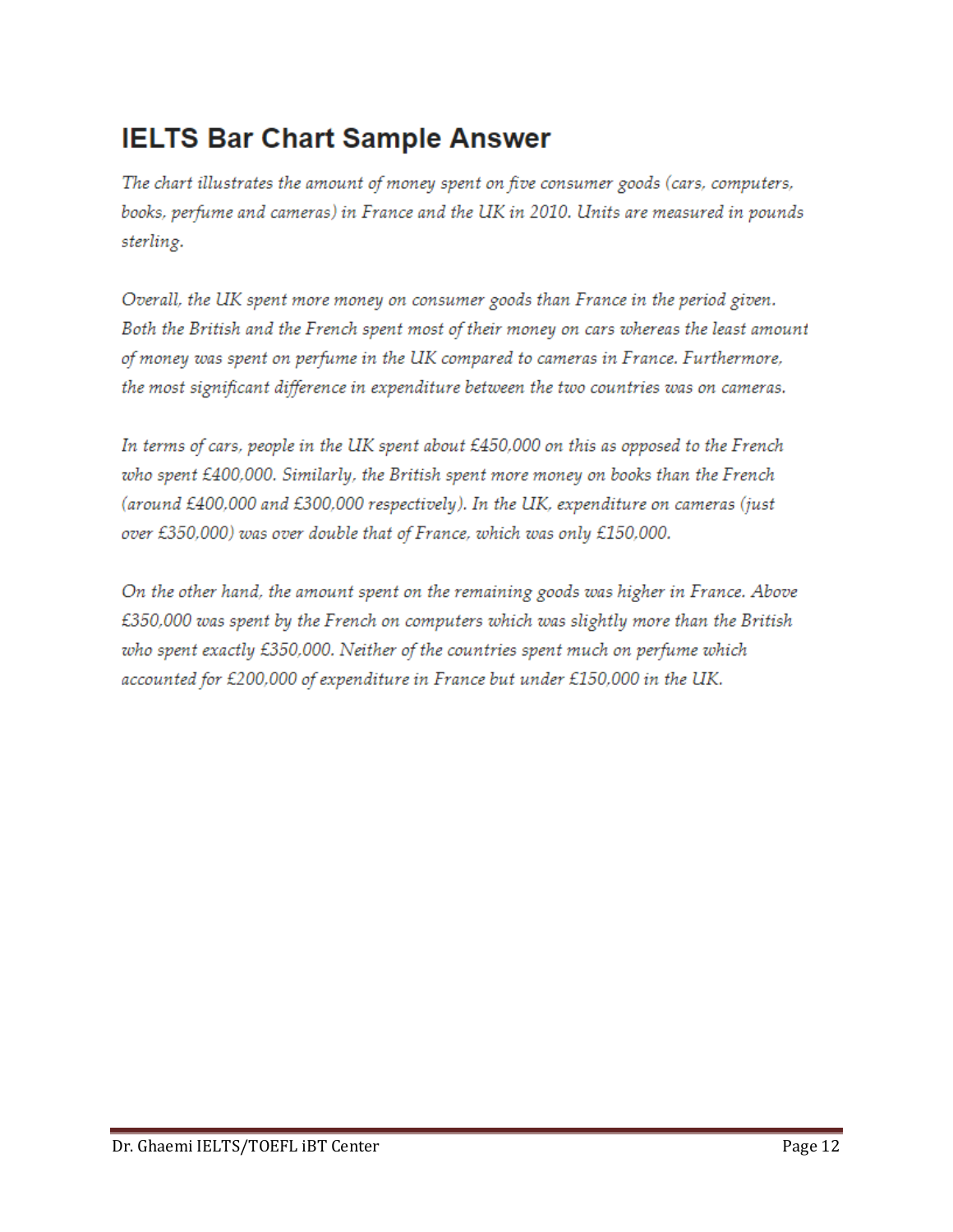The bar chart illustrates how many children, divided by gender, played six kinds of sports (tennis, badminton, cycling, swimming, football and hockey) in a town in England in 2012.

Overall, the number of boys playing sport exceeded that of girls in the given period and the sport with the most significant difference between the genders was football. Football was also the most popular sport for boys while the majority of girls preferred swimming. Furthermore, both males and females least preferred playing hockey.

There were four sports in which boys participated more than girls. While 60 boys played football, the number of girls playing that sport was considerably lower (around 20). With regards to tennis, the figure for boys who played that sport was 50 as opposed to just under 40 for girls. Similarly, more boys cycled than girls (approximately 35 and 20 respectively). The difference, in terms of hockey, was minimal with only about 5 more boys playing that sport than girls.

On the other hand, more girls took part in the two remaining sports which both showed a difference of about 10 between the genders. As many as 50 girls preferred swimming in comparison to 40 girls for badminton.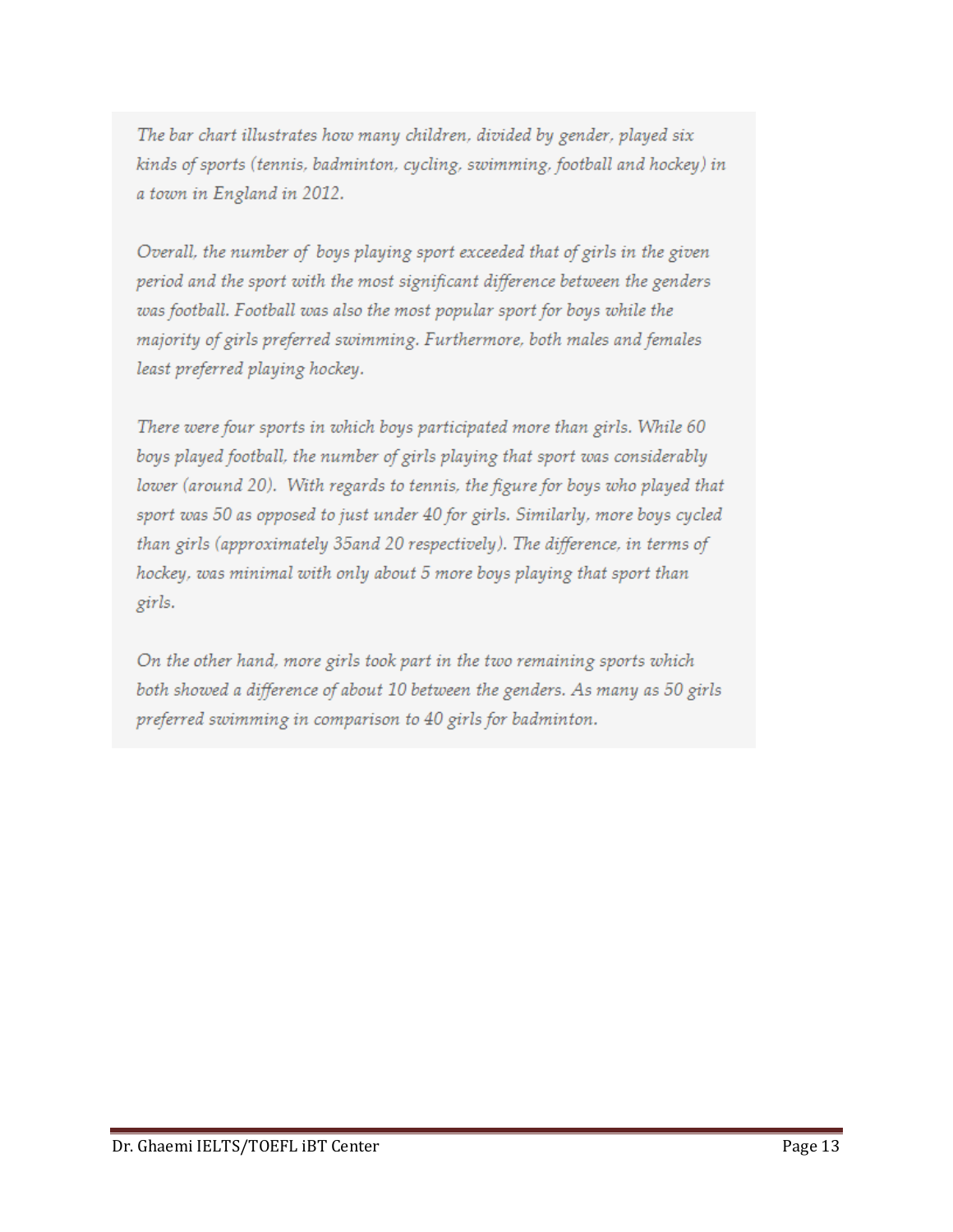#### **Model Writing Task 1: Map Comparison**

The maps illustrate how Meadowside village and Fonton, which is a neighbouring town, have developed over three different time periods (1962, 1985 and the present).

Overall, Meadowside village increased in size and has become Meadowside Suburb as it merged together with Fonton. Furthermore, there have been significant changes in infrastructure, housing and facilities over the period given.

In 1962, both Meadowside and Fonton were completely separate with no roads or rail connecting them. While Fonton had a railway line running through it to the north, Meadowside, located to the west of Fonton, only had a small road from the west.

By 1985, there was a considerable growth in the size of Meadowside village and Fonton. The small road in Meadowside village had been converted into a main road and was also extended to the east to connect with Fonton. Meadowside, moreover, had also developed a housing estate in the west, a leisure complex and a supermarket in the south.

Currently, both Meadowside, which is now a suburb, and Fonton are joined. The railway line, which runs through Fonton, has been extended to the west where a train station has been built. To the north of the station, a hotel has been constructed and opposite the station, to the south, there is now a business park.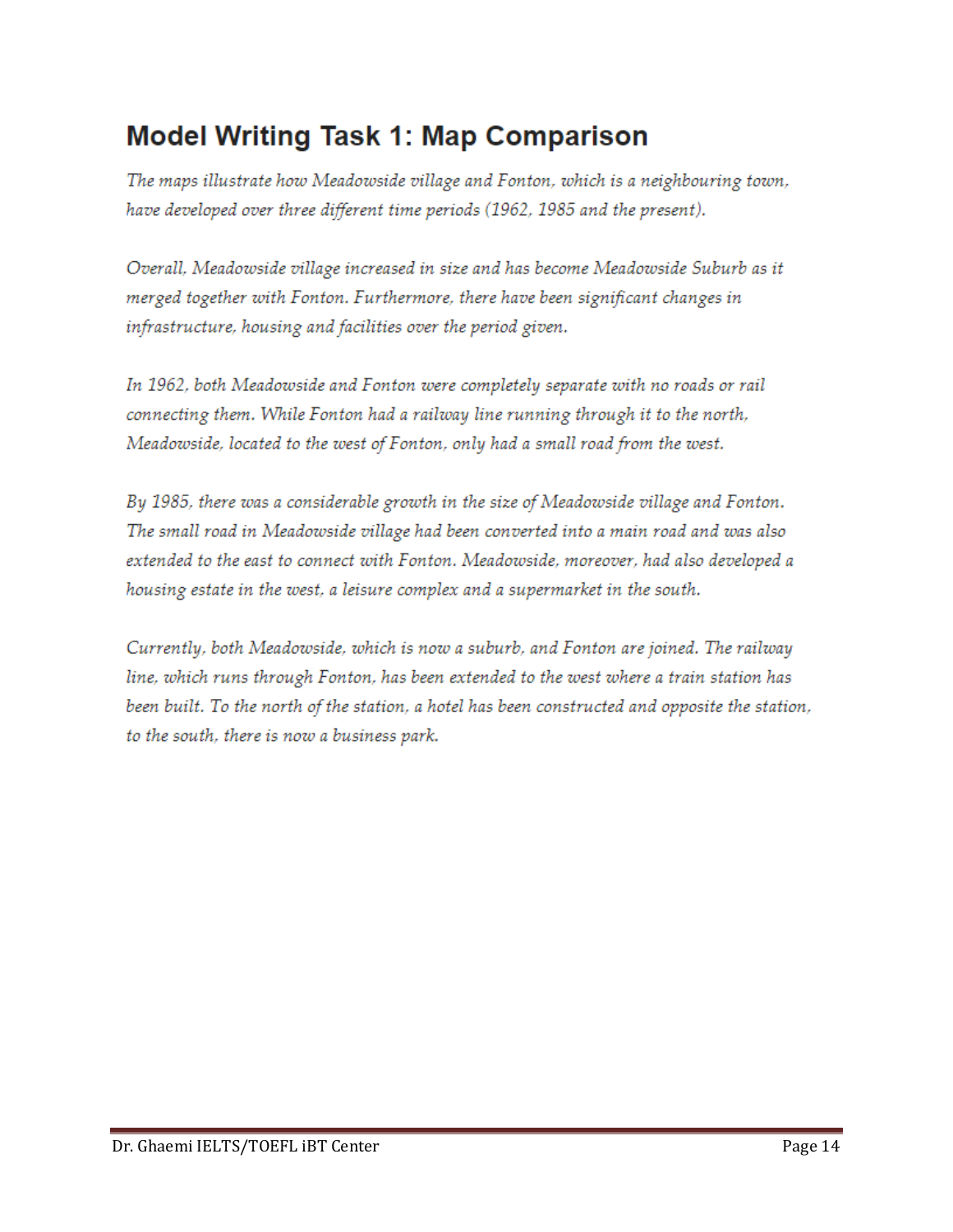### **Diagram Model Answer**

The diagrams illustrate the way in which cement is made and how it is then used in the process of making concrete. Overall, limestone and clay pass through four stages before being bagged ready for use as cement which then accounts for 15% of the four materials used to produce concrete. While the process of making cement uses a number of tools, the production of concrete requires only a concrete mixer.

In the first stage of making cement, limestone and clay are crushed together to form a powder. This powder is then combined in a mixer before passing into a rotating heater which has constant heat applied at one end of the tube. The resulting mixture is ground in order to produce cement. The final product is afterwards put into bags ready to be used.

Regarding the second diagram, concrete consists of mainly gravel, which is small stones, and this makes up 50% of the ingredients. The other materials used are sand (25%), cement (15%) and water (10%). These are all poured into a concrete mixer which continually rotates to combine the materials and ultimately produces concrete.